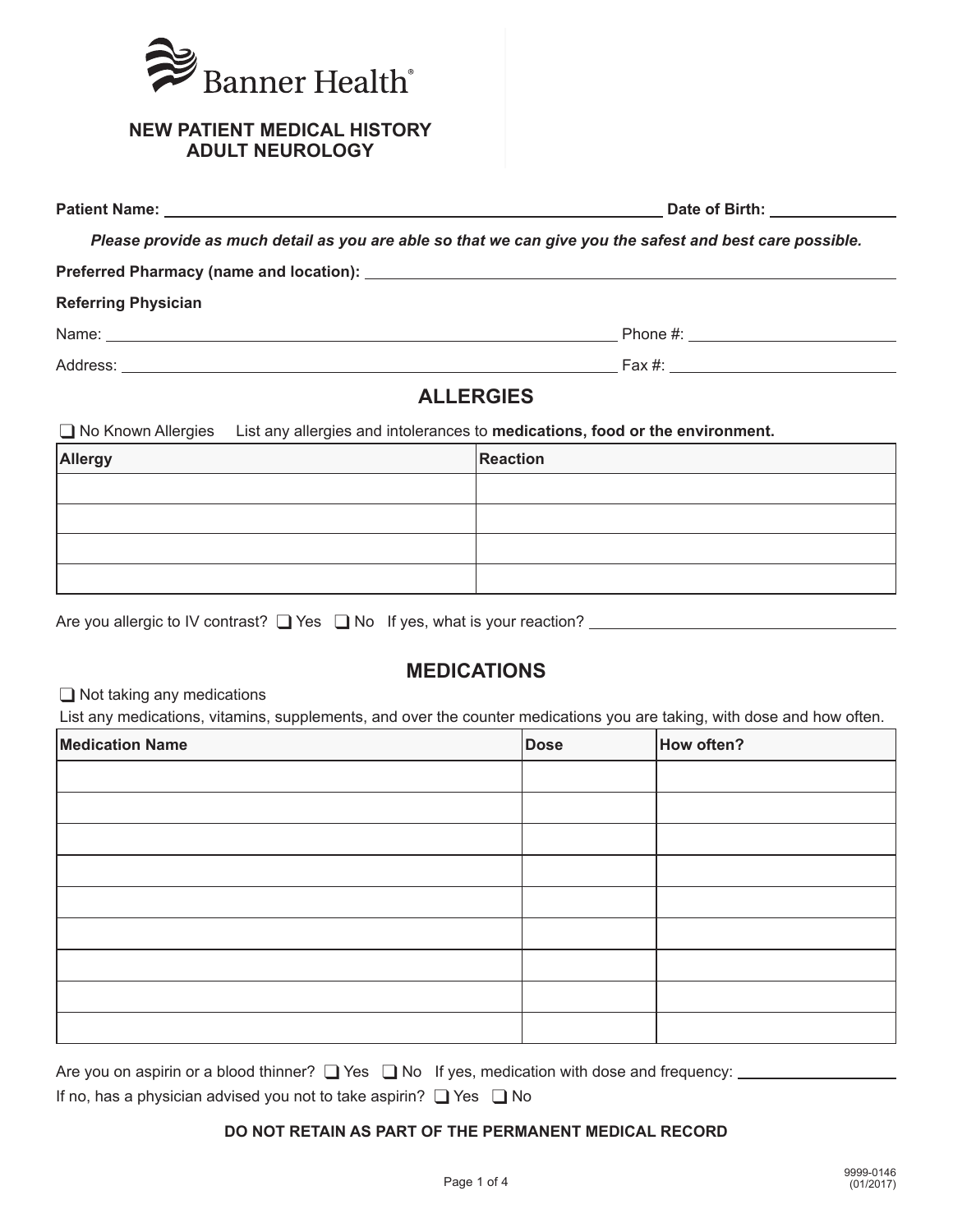

# **MEDICAL HISTORY**

What **medical** problems have you had? Please mark **all** that apply:

| Anxiety                 | Depression           | Heart failure        | Obstructive sleep apnea |
|-------------------------|----------------------|----------------------|-------------------------|
| Asthma                  | <b>Diabetes</b>      | High cholesterol     | Osteoarthritis          |
| Atrial fibrillation     | Emphysema/bronchitis | High blood pressure  | Rheumatoid arthritis    |
| Brain aneurysm          | Head injury          | Irregular heart beat | Seizures / epilepsy     |
| Coronary artery disease | Heart attack         | Neuropathy           | Stroke / TIA            |
| Dementia                |                      |                      |                         |

#### **Other medical problems:**

#### **Have you had any recent hospitalizations or ER visits (provide dates and reason below)?**

| <b>Date</b> | Reason | <b>Date</b> | Reason |
|-------------|--------|-------------|--------|
|             |        |             |        |
|             |        |             |        |
|             |        |             |        |

## **SURGICAL HISTORY**

**List all prior surgeries and the year.** ❑ **No prior surgeries** 

| Year | <b>Type of Surgery</b>              | Year | <b>Type of Surgery</b>                |
|------|-------------------------------------|------|---------------------------------------|
|      | Back surgery                        |      | Neck surgery – Cervical spine surgery |
|      | Brain surgery                       |      | Pacemaker / AICD                      |
|      | Carotid artery surgery              |      | Tonsillectomy / Adenoidectomy         |
|      | Coronary artery bypass graft/ stent |      |                                       |

**Other surgeries:**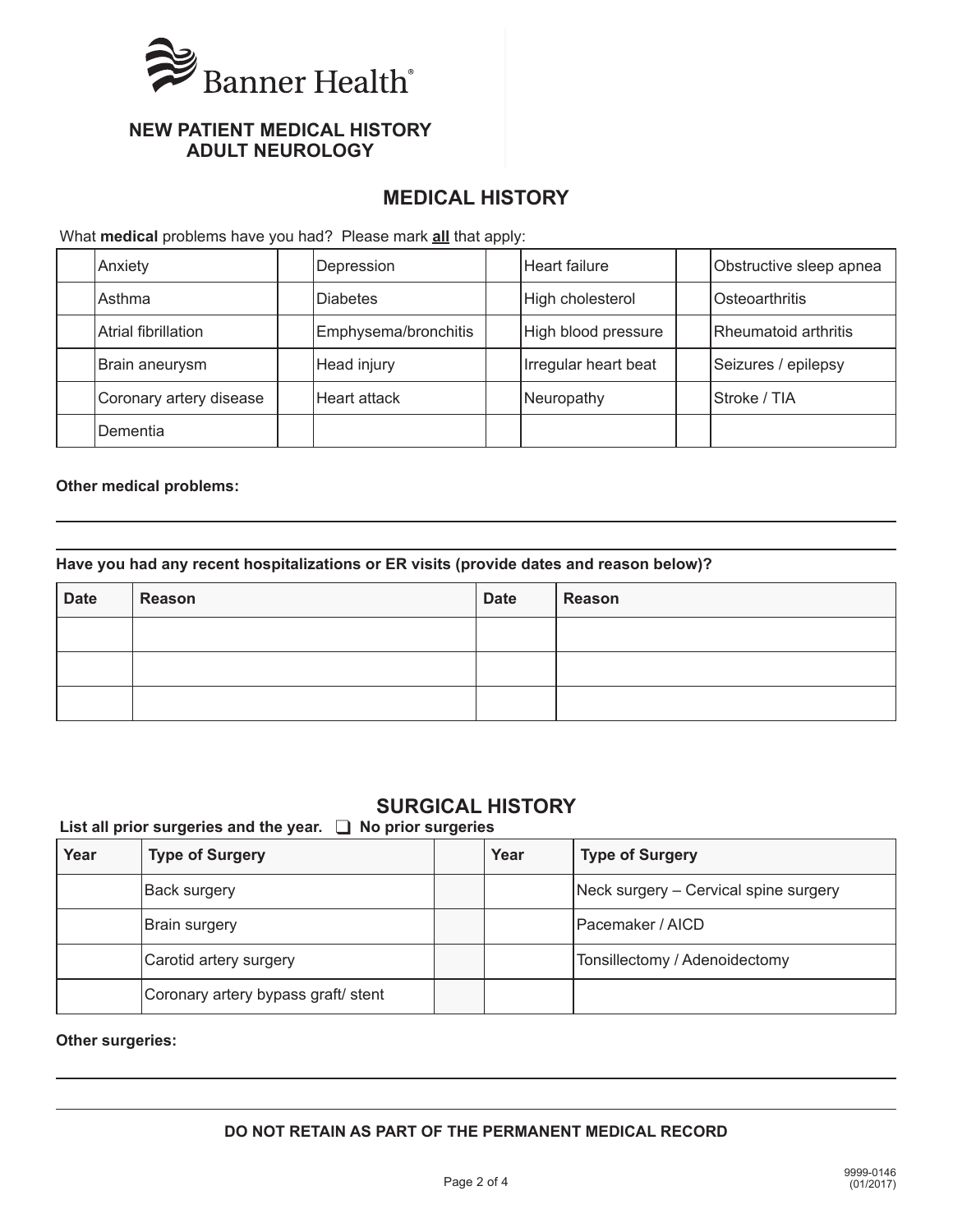

## **FAMILY HISTORY**

**List health conditions for each family member. Please include diabetes, heart disease, high blood pressure, stroke, cancer, mental illness, or any neurological disorder.**

|                | Alive | Deceased   Age of Death | Health Condition(s) |
|----------------|-------|-------------------------|---------------------|
| Father         |       |                         |                     |
| Mother         |       |                         |                     |
| Brothers       |       |                         |                     |
| <b>Sisters</b> |       |                         |                     |
| Daughter       |       |                         |                     |
| Son            |       |                         |                     |

Any Additional Pertinent Family History:

# **SOCIAL HISTORY**

|                                                                 | $\square$ Never                                                                   |             |             |          |           |  |  |  |
|-----------------------------------------------------------------|-----------------------------------------------------------------------------------|-------------|-------------|----------|-----------|--|--|--|
| Tobacco/smoking<br>status:                                      | <b>Type</b><br>$\Box$ Current                                                     |             | Amount      | Duration |           |  |  |  |
|                                                                 | $\Box$ Former                                                                     | <b>Type</b> | Amount      | Duration |           |  |  |  |
| Do you use alcohol?                                             | $\Box$ No                                                                         | $\Box$ Yes  | <b>Type</b> | Amount   | Frequency |  |  |  |
| Do you use<br>recreational drugs?                               | $\Box$ No                                                                         | $\Box$ Yes  | <b>Type</b> | Amount   | Frequency |  |  |  |
| Do you use Caffeine?                                            | $\Box$ No                                                                         | $\Box$ Yes  | <b>Type</b> | Amount   | Frequency |  |  |  |
|                                                                 |                                                                                   |             |             |          |           |  |  |  |
|                                                                 |                                                                                   |             |             |          |           |  |  |  |
| □ Single □ Married □ Divorced □ Widowed □ Separated □ Partnered |                                                                                   |             |             |          |           |  |  |  |
|                                                                 | Are you currently pregnant or planning on becoming pregnant? $\Box$ Yes $\Box$ No |             |             |          |           |  |  |  |
| Are you currently breastfeeding? $\Box$ Yes $\Box$ No           |                                                                                   |             |             |          |           |  |  |  |

### **DO NOT RETAIN AS PART OF THE PERMANENT MEDICAL RECORD**